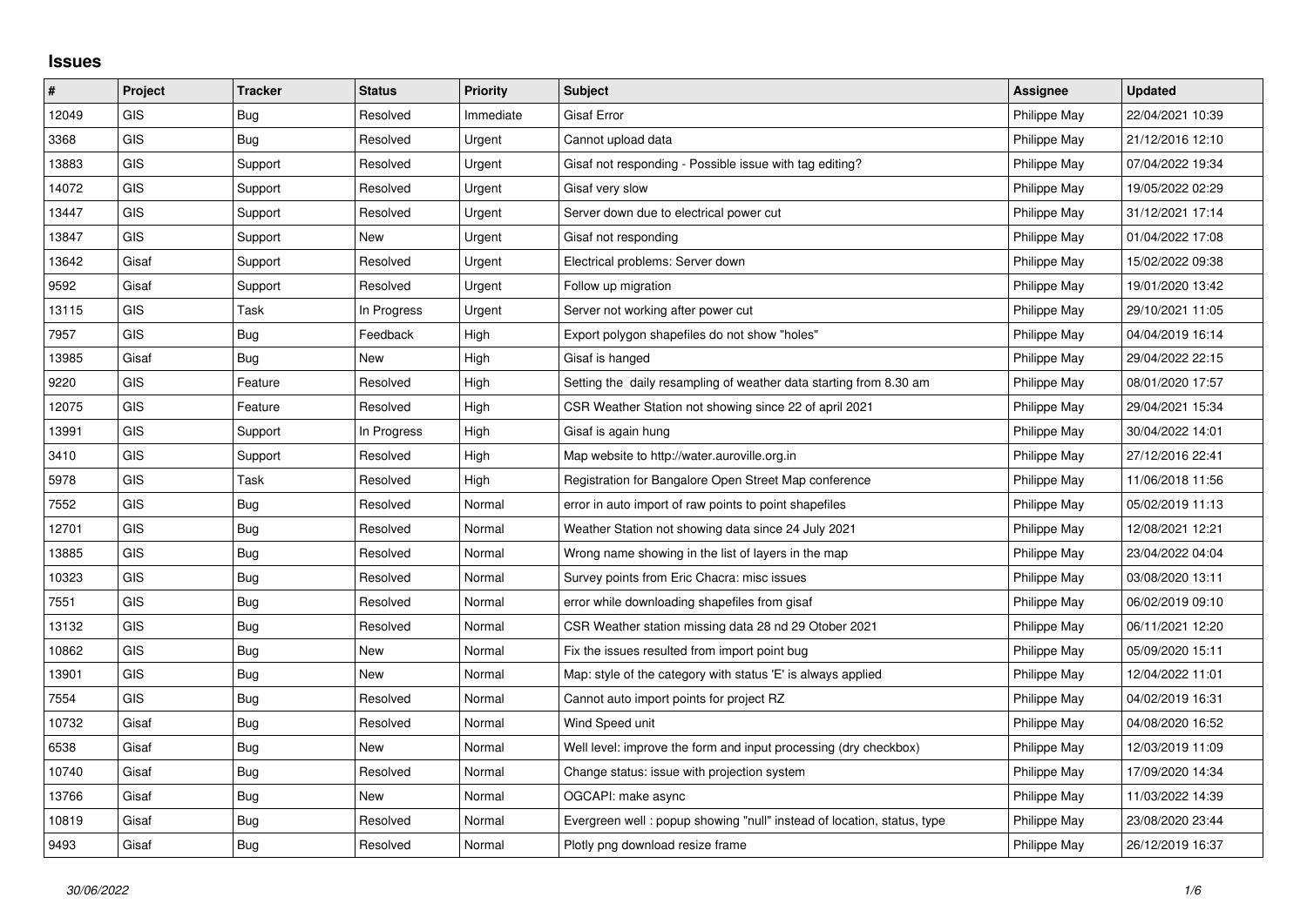| #     | Project | <b>Tracker</b> | <b>Status</b> | Priority | <b>Subject</b>                                                                                                       | <b>Assignee</b> | <b>Updated</b>   |
|-------|---------|----------------|---------------|----------|----------------------------------------------------------------------------------------------------------------------|-----------------|------------------|
| 10360 | Gisaf   | <b>Bug</b>     | Resolved      | Normal   | Cannot import survey: accuracy issue                                                                                 | Philippe May    | 17/06/2020 01:29 |
| 10306 | Gisaf   | Bug            | Resolved      | Normal   | Logout not working                                                                                                   | Philippe May    | 11/06/2020 12:13 |
| 8756  | Gisaf   | Bug            | Resolved      | Normal   | Map: handle errors when layers (eg, in base maps) don't actually exist                                               | Philippe May    | 02/08/2019 16:40 |
| 10337 | Gisaf   | <b>Bug</b>     | Resolved      | Normal   | Custom layers with a "status" column not displayed on the map                                                        | Philippe May    | 13/06/2020 17:36 |
| 13258 | Gisaf   | Bug            | Resolved      | Normal   | Missing data from AmbientWeather weather stations                                                                    | Philippe May    | 21/11/2021 16:50 |
| 13125 | Gisaf   | Bug            | Resolved      | Normal   | Live layers: error with no detail shown                                                                              | Philippe May    | 01/11/2021 19:06 |
| 9036  | Gisaf   | Bug            | Resolved      | Normal   | Fix login indicator                                                                                                  | Philippe May    | 03/10/2019 15:15 |
| 10829 | Gisaf   | Bug            | Resolved      | Normal   | Missing symbols                                                                                                      | Philippe May    | 24/08/2020 12:34 |
| 10830 | Gisaf   | <b>Bug</b>     | Resolved      | Normal   | Import issue with raw survey points                                                                                  | Philippe May    | 30/08/2020 14:45 |
| 10180 | Gisaf   | <b>Bug</b>     | Resolved      | Normal   | Error importing Johan's shapefile                                                                                    | Philippe May    | 27/05/2020 15:34 |
| 10122 | Gisaf   | Bug            | Resolved      | Normal   | Reconciliation: missing categories                                                                                   | Philippe May    | 19/05/2020 02:53 |
| 10125 | Gisaf   | <b>Bug</b>     | Resolved      | Normal   | Feature with Status other than existing, not showing in the map (example: future   Philippe May<br>building outline) |                 | 20/05/2020 04:05 |
| 10140 | Gisaf   | Bug            | New           | Normal   | Admin: sort out manager role                                                                                         | Philippe May    | 19/05/2020 19:22 |
| 10149 | Gisaf   | Bug            | Resolved      | Normal   | Import basket: fix authorization auto import                                                                         | Philippe May    | 09/06/2020 23:09 |
| 8231  | Gisaf   | <b>Bug</b>     | Resolved      | Normal   | Fix status in table definition of new categories                                                                     | Philippe May    | 03/05/2019 17:26 |
| 10289 | Gisaf   | <b>Bug</b>     | Resolved      | Normal   | New basket: cannot import raingauge Excel sheet                                                                      | Philippe May    | 11/06/2020 12:17 |
| 10439 | Gisaf   | Bug            | Resolved      | Normal   | Reconciliation: use categories instead of layers                                                                     | Philippe May    | 27/06/2020 05:21 |
| 5974  | Gisaf   | <b>Bug</b>     | Resolved      | Normal   | Issues in uploading readings into GISAF using interface                                                              | Philippe May    | 06/02/2019 09:25 |
| 10539 | Gisaf   | <b>Bug</b>     | Resolved      | Normal   | New basket admin: the metadata (surveyor, etc) aren't populated from raw<br>points when importing shapefiles         | Philippe May    | 15/07/2020 15:02 |
| 10728 | Gisaf   | Bug            | Resolved      | Normal   | Cannot download CSV for values                                                                                       | Philippe May    | 03/08/2020 15:49 |
| 5988  | Gisaf   | Bug            | Resolved      | Normal   | problem with the flow from origin of wastewater to the component                                                     | Philippe May    | 08/06/2018 15:14 |
| 10991 | Gisaf   | Bug            | New           | Normal   | Graph of Average rainfall by month in Dashboard - limited viewing area when<br>zooming in                            | Philippe May    | 17/09/2020 14:49 |
| 7584  | Gisaf   | Bug            | In Progress   | Normal   | Error with large integers (graphql)                                                                                  | Philippe May    | 20/09/2019 10:52 |
| 9519  | Gisaf   | Bug            | Resolved      | Normal   | Map info: fix icons                                                                                                  | Philippe May    | 02/01/2020 13:11 |
| 9465  | Gisaf   | <b>Bug</b>     | Resolved      | Normal   | Export plots to PNG missing axis labels                                                                              | Philippe May    | 08/01/2020 11:35 |
| 9603  | Gisaf   | Bug            | New           | Normal   | Map: clean memory after removing layer                                                                               | Philippe May    | 20/01/2020 13:05 |
| 9602  | Gisaf   | Bug            | Resolved      | Normal   | Map: ability to cancel download                                                                                      | Philippe May    | 20/01/2020 18:32 |
| 10400 | Gisaf   | <b>Bug</b>     | Resolved      | Normal   | Map search: works only once                                                                                          | Philippe May    | 24/06/2020 12:05 |
| 10407 | Gisaf   | <b>Bug</b>     | Resolved      | Normal   | Live layer DXF export: missing reprojection                                                                          | Philippe May    | 23/06/2020 04:24 |
| 10213 | Gisaf   | Bug            | Resolved      | Normal   | Point showing in the reconciliation pop-up but error while reconciling                                               | Philippe May    | 26/06/2020 14:37 |
| 10123 | Gisaf   | <b>Bug</b>     | Resolved      | Normal   | Basket Upload: store not saved                                                                                       | Philippe May    | 19/05/2020 17:36 |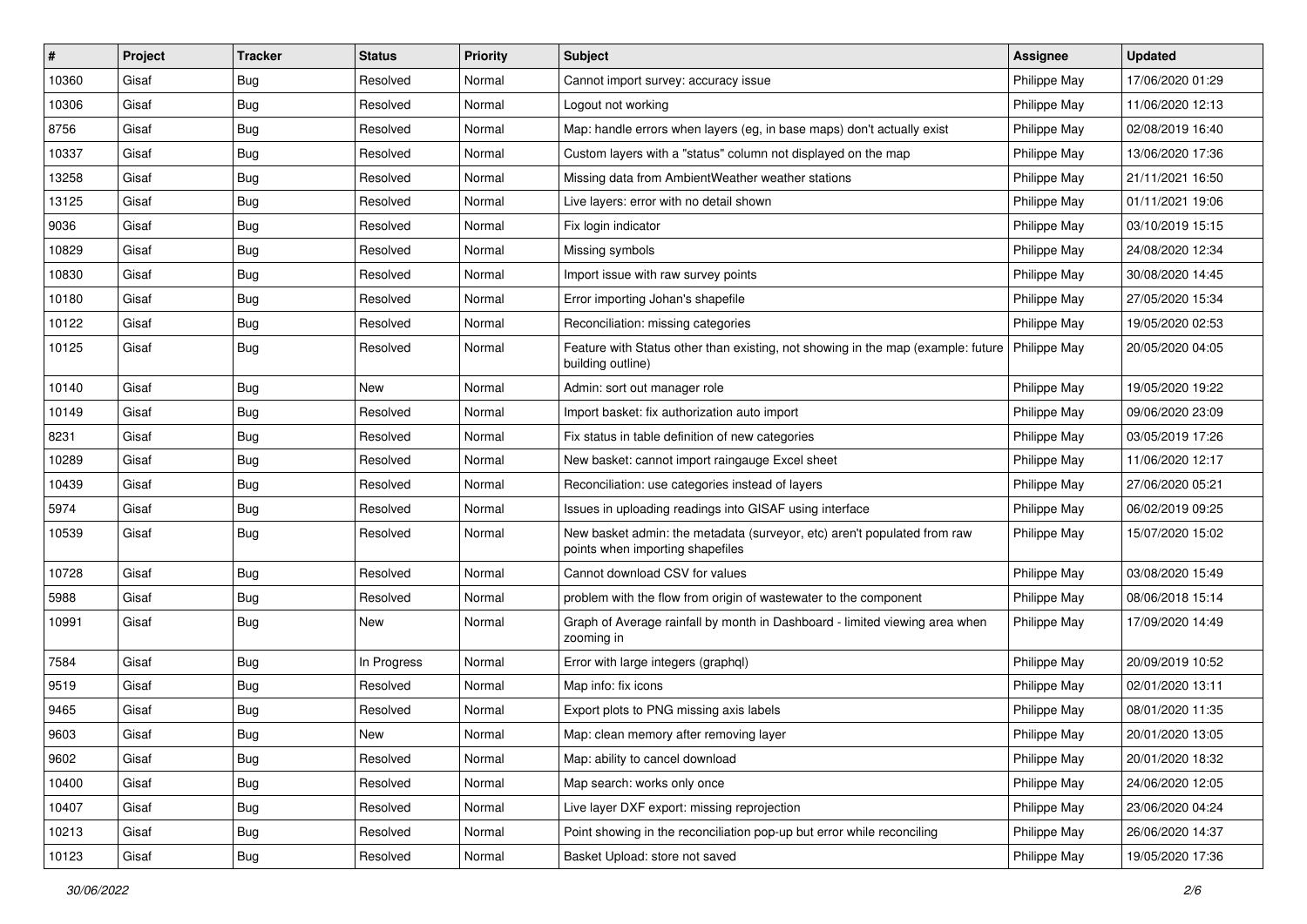| $\pmb{\#}$ | Project                             | <b>Tracker</b> | <b>Status</b> | <b>Priority</b> | <b>Subject</b>                                                                       | <b>Assignee</b> | <b>Updated</b>   |
|------------|-------------------------------------|----------------|---------------|-----------------|--------------------------------------------------------------------------------------|-----------------|------------------|
| 10151      | <b>GIS</b>                          | Feature        | Resolved      | Normal          | PG ADMIN installation on server                                                      | Philippe May    | 23/05/2020 12:04 |
| 11486      | GIS                                 | Feature        | <b>New</b>    | Normal          | Button Labels for wells details                                                      | Philippe May    | 21/12/2020 10:26 |
| 7763       | GIS                                 | Feature        | Feedback      | Normal          | Infrastructure: migrate old-admin to the same server than gisaf                      | Philippe May    | 25/02/2019 11:11 |
| 14090      | GIS                                 | Feature        | Resolved      | Normal          | Move to SDDs after failure of one HDD in the RAID array of the domUs                 | Philippe May    | 27/05/2022 16:28 |
| 11678      | Geomatic studio<br>models for Gisaf | Feature        | <b>New</b>    | Normal          | Add new models for AVES                                                              | Philippe May    | 02/02/2021 12:13 |
| 7725       | Geomatic studio<br>models for Gisaf | Feature        | Resolved      | Normal          | Add a button for generating reports                                                  | Philippe May    | 25/02/2019 13:08 |
| 7696       | Geomatic studio<br>models for Gisaf | Feature        | Resolved      | Normal          | HT Cables shapefile from Johan                                                       | Philippe May    | 25/02/2019 18:54 |
| 7709       | Geomatic studio<br>models for Gisaf | Feature        | Resolved      | Normal          | Waste water treatment plant improvements                                             | Philippe May    | 19/03/2019 23:58 |
| 7710       | Geomatic studio<br>models for Gisaf | Feature        | Resolved      | Normal          | Add fields to the individual components                                              | Philippe May    | 25/02/2019 13:07 |
| 7711       | Geomatic studio<br>models for Gisaf | Feature        | Resolved      | Normal          | Add fields to component types                                                        | Philippe May    | 25/02/2019 13:06 |
| 12646      | Geomatic studio<br>models for Gisaf | Feature        | <b>New</b>    | Normal          | Add and import new data from Johan for OFC                                           | Philippe May    | 01/08/2021 19:46 |
| 13968      | Geomatic studio<br>models for Gisaf | Feature        | Resolved      | Normal          | Create layers and all for the LB records                                             | Philippe May    | 28/04/2022 17:18 |
| 10948      | Gisaf                               | Feature        | Resolved      | Normal          | Add WMS3 server capabilities (with pygeoapi)                                         | Philippe May    | 14/09/2020 16:59 |
| 5033       | Gisaf                               | Feature        | Resolved      | Normal          | Add an option to display a base line in the bar charts                               | Philippe May    | 04/01/2018 01:09 |
| 8630       | Gisaf                               | Feature        | Resolved      | Normal          | Map: add option for filter with status                                               | Philippe May    | 10/07/2019 16:49 |
| 8721       | Gisaf                               | Feature        | New           | Normal          | Survey data basket: handle the case when more than one file in the basket per<br>day | Philippe May    | 14/10/2020 17:01 |
| 7527       | Gisaf                               | Feature        | Resolved      | Normal          | Give an option to resample data for graphs (eg. rain gauge)                          | Philippe May    | 07/03/2019 16:24 |
| 8669       | Gisaf                               | Feature        | Resolved      | Normal          | Groups of map layers                                                                 | Philippe May    | 26/07/2019 10:51 |
| 9749       | Gisaf                               | Feature        | <b>New</b>    | Normal          | Strip extra characters in graphQL queries                                            | Philippe May    | 07/09/2020 12:48 |
| 9538       | Gisaf                               | Feature        | <b>New</b>    | Normal          | Download shapefile of raw survey points facility - TO BE REMOVED?                    | Philippe May    | 07/01/2020 14:35 |
| 10014      | Gisaf                               | Feature        | Resolved      | Normal          | Interity checks                                                                      | Philippe May    | 19/05/2020 19:23 |
| 9944       | Gisaf                               | Feature        | Resolved      | Normal          | Admin: manage categories                                                             | Philippe May    | 10/04/2020 12:06 |
| 9789       | Gisaf                               | Feature        | New           | Normal          | Login: put in a dialog                                                               | Philippe May    | 28/02/2020 04:28 |
| 10182      | Gisaf                               | Feature        | Resolved      | Normal          | Function to change status of surveyed features                                       | Philippe May    | 15/07/2020 15:10 |
| 9509       | Gisaf                               | Feature        | Resolved      | Normal          | Update angular-plotly to 1.5.0                                                       | Philippe May    | 04/01/2020 12:05 |
| 9510       | Gisaf                               | Feature        | Resolved      | Normal          | Automatically resample to daily when there's too much data                           | Philippe May    | 01/01/2020 14:12 |
| 9563       | Gisaf                               | Feature        | Resolved      | Normal          | Live layers: add option to link to a map feature                                     | Philippe May    | 12/01/2020 22:22 |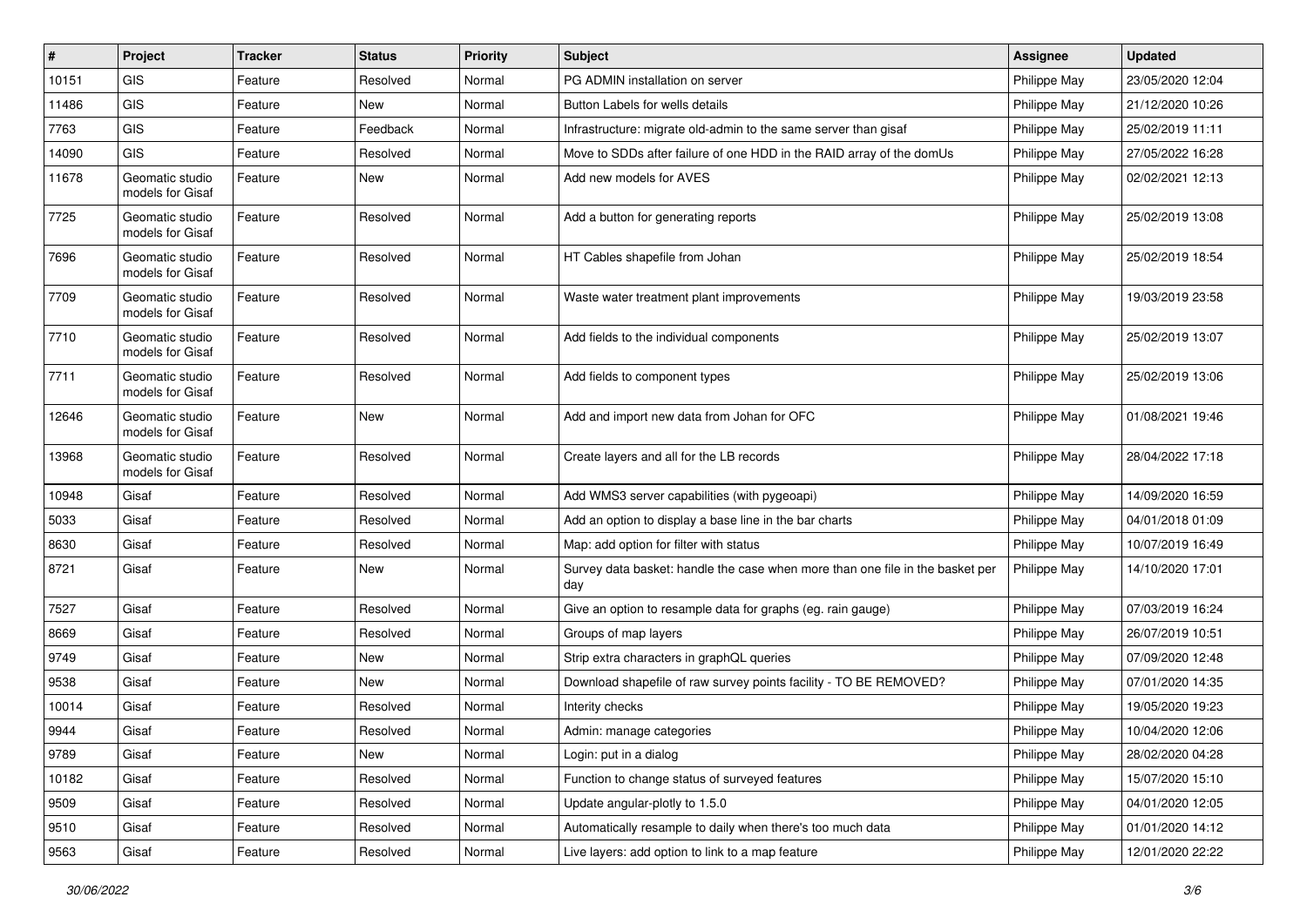| #     | Project    | <b>Tracker</b> | <b>Status</b> | <b>Priority</b> | <b>Subject</b>                                                    | <b>Assignee</b> | <b>Updated</b>   |
|-------|------------|----------------|---------------|-----------------|-------------------------------------------------------------------|-----------------|------------------|
| 9516  | Gisaf      | Feature        | Resolved      | Normal          | Map: add option to grab link to the selected feature              | Philippe May    | 02/01/2020 15:42 |
| 9517  | Gisaf      | Feature        | Resolved      | Normal          | Tags: add location                                                | Philippe May    | 03/01/2020 11:54 |
| 9534  | Gisaf      | Feature        | Resolved      | Normal          | GeoJson store: systematically use geodataframes                   | Philippe May    | 07/01/2020 16:51 |
| 12491 | Gisaf      | Feature        | Resolved      | Normal          | Measure distances on the map                                      | Philippe May    | 11/07/2021 11:51 |
| 10675 | Gisaf      | Feature        | Resolved      | Normal          | Add attribution on map                                            | Philippe May    | 04/07/2021 13:58 |
| 10152 | Gisaf      | Feature        | Resolved      | Normal          | wells list in Measures Tab with only wells having measures        | Philippe May    | 10/06/2020 15:05 |
| 10331 | Gisaf      | Feature        | Resolved      | Normal          | Reconciliation: sort layer by alphabetical order                  | Philippe May    | 12/06/2020 17:45 |
| 10536 | Gisaf      | Feature        | Resolved      | Normal          | Migrate PlottableModel.Actions.download_csv_value to plugins      | Philippe May    | 15/07/2020 15:07 |
| 10920 | Gisaf      | Feature        | Resolved      | Normal          | Add option to display labels on the map                           | Philippe May    | 07/09/2020 11:54 |
| 10741 | Gisaf      | Feature        | Resolved      | Normal          | Add a way for changing status of a feature, given its original id | Philippe May    | 16/09/2020 17:35 |
| 10569 | Gisaf      | Feature        | Resolved      | Normal          | Well Masterfile/Repository                                        | Philippe May    | 19/12/2020 17:10 |
| 3472  | Gisaf      | Feature        | Resolved      | Normal          | Weather station graphs: choice of parameters                      | Philippe May    | 10/03/2019 14:52 |
| 11649 | Gisaf      | Feature        | Resolved      | Normal          | Wells timeline dashboard misc. improvements                       | Philippe May    | 27/01/2021 15:47 |
| 11577 | Gisaf      | Feature        | Resolved      | Normal          | Dashboard: multiple sections per page                             | Philippe May    | 27/01/2021 12:37 |
| 11449 | Gisaf      | Feature        | Resolved      | Normal          | Strip extra characters when importing survey CSV files            | Philippe May    | 10/12/2020 01:06 |
| 11907 | Gisaf      | Feature        | Resolved      | Normal          | Allow specific project list for custom models                     | Philippe May    | 19/03/2021 16:13 |
| 11762 | Gisaf      | Feature        | Resolved      | Normal          | Switch from Mapbox to Maplibre                                    | Philippe May    | 20/11/2021 15:21 |
| 7343  | GIS        | Support        | Resolved      | Normal          | Add layer for locations                                           | Philippe May    | 02/02/2019 15:25 |
| 6494  | GIS        | Support        | Resolved      | Normal          | Add CC copyright on data                                          | Philippe May    | 31/08/2018 21:19 |
| 13235 | <b>GIS</b> | Support        | Resolved      | Normal          | Server hardware failure (sdc hard drive)                          | Philippe May    | 19/11/2021 17:59 |
| 11898 | GIS        | Support        | New           | Normal          | Add Aurogreen Weather Station                                     | Philippe May    | 17/03/2021 12:10 |
| 8504  | GIS        | Support        | Resolved      | Normal          | Clean data from the weather station                               | Philippe May    | 04/07/2019 17:05 |
| 7161  | GIS        | Support        | In Progress   | Normal          | Setup remote backup                                               | Philippe May    | 19/12/2018 10:14 |
| 6990  | GIS        | Support        | Resolved      | Normal          | Create a VM for Notebooks                                         | Philippe May    | 10/11/2018 15:57 |
| 7853  | <b>GIS</b> | Support        | New           | Normal          | Install OpenDroneMap and WebODM                                   | Philippe May    | 09/05/2019 15:57 |
| 13068 | GIS        | Support        | Resolved      | Normal          | Migrate gisaf VM to bullseye                                      | Philippe May    | 25/10/2021 17:28 |
| 12867 | GIS        | Support        | In Progress   | Normal          | Upgrade server (all virtual machines) to Debian bullseye          | Philippe May    | 25/10/2021 17:34 |
| 8246  | GIS        | Support        | Resolved      | Normal          | Server down?                                                      | Philippe May    | 06/05/2019 15:45 |
| 8450  | <b>GIS</b> | Support        | Resolved      | Normal          | Unable to Load Jupyter Lab                                        | Philippe May    | 10/06/2019 15:52 |
| 6954  | GIS        | Support        | Resolved      | Normal          | Create a VM for DB                                                | Philippe May    | 10/11/2018 16:02 |
| 13982 | GIS        | Support        | Resolved      | Normal          | Update server's storage                                           | Philippe May    | 06/05/2022 14:38 |
| 9463  | GIS        | Support        | Resolved      | Normal          | Setup a weather station in Kalpana                                | Philippe May    | 02/11/2021 15:08 |
| 9292  | GIS        | Support        | Resolved      | Normal          | Server upgrade to buster                                          | Philippe May    | 13/11/2019 12:29 |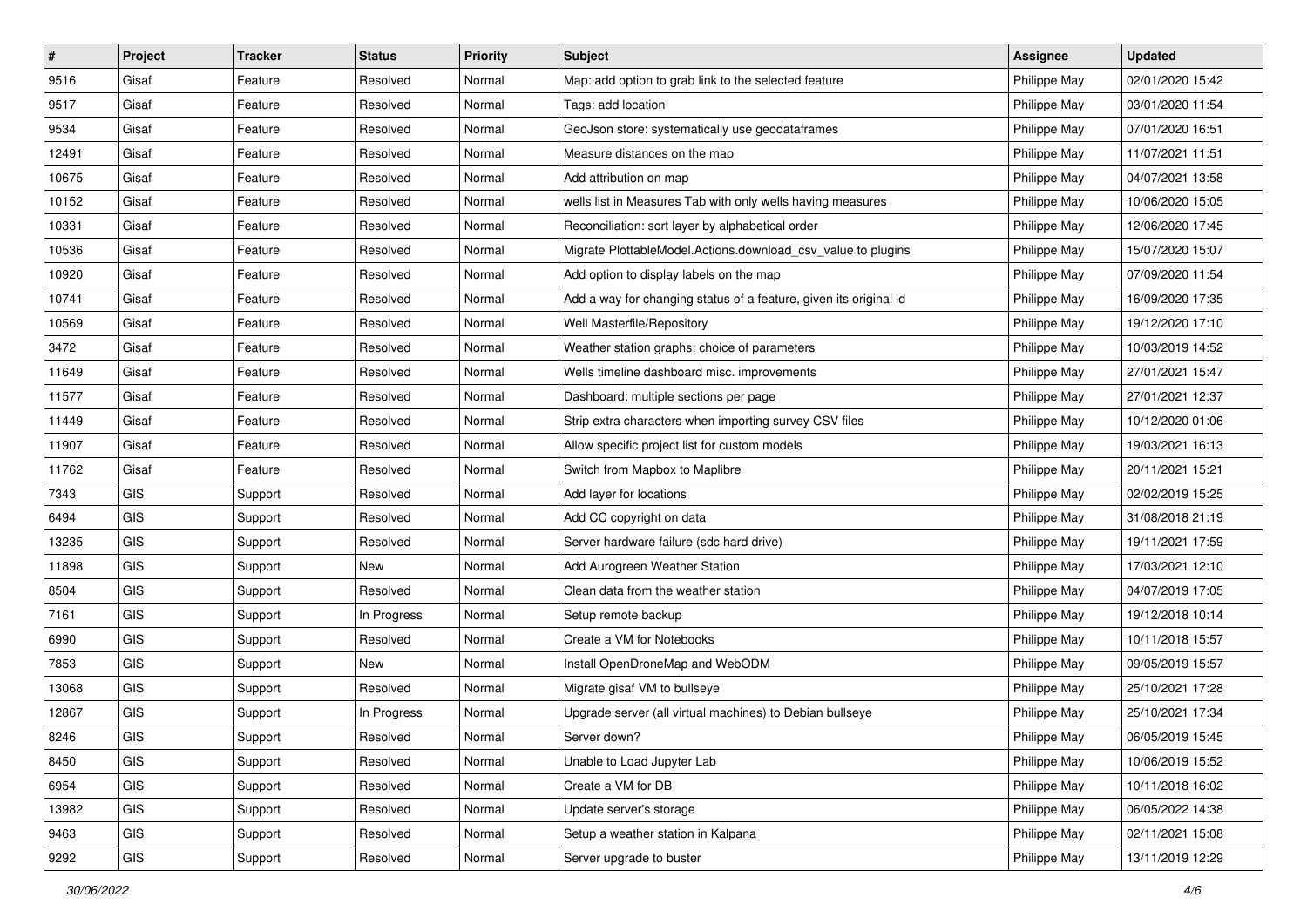| $\vert$ # | Project                             | <b>Tracker</b> | <b>Status</b> | <b>Priority</b> | <b>Subject</b>                                                                   | <b>Assignee</b> | <b>Updated</b>   |
|-----------|-------------------------------------|----------------|---------------|-----------------|----------------------------------------------------------------------------------|-----------------|------------------|
| 12895     | GIS                                 | Support        | Resolved      | Normal          | Migrate backups to Bung                                                          | Philippe May    | 12/11/2021 00:36 |
| 7402      | GIS                                 | Support        | New           | Normal          | Integrate data from well probes                                                  | Philippe May    | 10/01/2019 11:12 |
| 7120      | GIS                                 | Support        | In Progress   | Normal          | High CPU usage on the server (dom0)                                              | Philippe May    | 26/02/2019 13:10 |
| 7156      | GIS                                 | Support        | Resolved      | Normal          | Make server boot again                                                           | Philippe May    | 05/02/2019 11:13 |
| 10153     | GIS                                 | Support        | Resolved      | Normal          | Postgis access for Selvarani in QGis                                             | Philippe May    | 23/05/2020 12:05 |
| 10693     | GIS                                 | Support        | Resolved      | Normal          | Wrong geometry type for category R54                                             | Philippe May    | 30/07/2020 12:00 |
| 10291     | GIS                                 | Support        | In Progress   | Normal          | Vacuum DB at reboot                                                              | Philippe May    | 29/10/2021 11:44 |
| 13203     | GIS                                 | Support        | In Progress   | Normal          | Redis server: fix warning relarted to memory allocation                          | Philippe May    | 12/11/2021 13:03 |
| 13763     | GIS                                 | Support        | Resolved      | Normal          | Gisaf not responding                                                             | Philippe May    | 11/03/2022 13:03 |
| 12051     | GIS                                 | Support        | <b>New</b>    | Normal          | Update pgadmin                                                                   | Philippe May    | 22/04/2021 12:57 |
| 11071     | Gisaf                               | Support        | New           | Normal          | Reconciliation: cannot find some points                                          | Philippe May    | 01/10/2020 13:03 |
| 13681     | Gisaf                               | Support        | Resolved      | Normal          | Gisaf isn't Connecting                                                           | Philippe May    | 19/02/2022 11:01 |
| 13090     | Gisaf                               | Support        | Resolved      | Normal          | Importing error in new admin                                                     | Philippe May    | 28/10/2021 11:00 |
| 13952     | Gisaf                               | Support        | Resolved      | Normal          | Gisaf isn't Connecting                                                           | Philippe May    | 25/04/2022 11:27 |
| 11886     | Gisaf                               | Support        | Resolved      | Normal          | Pandas resample deprecation warning                                              | Philippe May    | 16/03/2021 12:49 |
| 10224     | Gisaf                               | Support        | Resolved      | Normal          | Update gs.basemaps in Jupyter notebooks                                          | Philippe May    | 14/06/2021 16:15 |
| 13202     | Gisaf                               | Support        | Resolved      | Normal          | Gisaf is showing error                                                           | Philippe May    | 12/11/2021 12:59 |
| 10214     | Gisaf                               | Support        | New           | Normal          | Multiple Reconciliations                                                         | Philippe May    | 27/05/2020 16:12 |
| 11081     | Gisaf                               | Support        | New           | Normal          | Gisaf doesn't allowed multiple reconciliation                                    | Philippe May    | 01/10/2020 15:00 |
| 12688     | Gisaf                               | Support        | Resolved      | Normal          | Layers are not visible                                                           | Philippe May    | 10/08/2021 10:03 |
| 9466      | Gisaf                               | Support        | Resolved      | Normal          | Rename "altitude" to "elevation"                                                 | Philippe May    | 08/01/2020 11:27 |
| 10364     | Gisaf                               | Support        | New           | Normal          | Reconcile the reconciliations                                                    | Philippe May    | 17/06/2020 17:27 |
| 11457     | Gisaf                               | Support        | Resolved      | Normal          | Building Shed and Retaining Walls are not showing in a map                       | Philippe May    | 14/12/2020 19:52 |
| 9483      | Gisaf                               | Support        | New           | Normal          | Performance: writing gpkg is slower than shapefiles                              | Philippe May    | 08/01/2020 11:15 |
| 11506     | <b>GIS</b>                          | Documentation  | New           | Normal          | Article on wells levels graphs                                                   | Philippe May    | 21/12/2020 16:41 |
| 7813      | Gisaf                               | Documentation  | Resolved      | Normal          | Including credits for ESRI basemap (Sat, Highways, Labels)                       | Philippe May    | 05/03/2019 12:39 |
| 9552      | Gisaf                               | Documentation  | Resolved      | Normal          | Weekly resampling - Starts on mondays                                            | Philippe May    | 25/07/2020 17:12 |
| 8096      | Geomatic studio<br>models for Gisaf | Task           | Resolved      | Normal          | Creating a Gkpg/shp for elevation points in Basins with category as an attribute | Philippe May    | 24/05/2019 16:57 |
| 7936      | Geomatic studio<br>models for Gisaf | Task           | Resolved      | Normal          | Add the wastewater type to the origin                                            | Philippe May    | 19/03/2019 23:56 |
| 7935      | Geomatic studio<br>models for Gisaf | Task           | Resolved      | Normal          | Template components in order                                                     | Philippe May    | 20/03/2019 15:18 |
| 6069      | Gisaf                               | Task           | Resolved      | Normal          | wwtp output and flow component - output                                          | Philippe May    | 22/06/2018 15:15 |